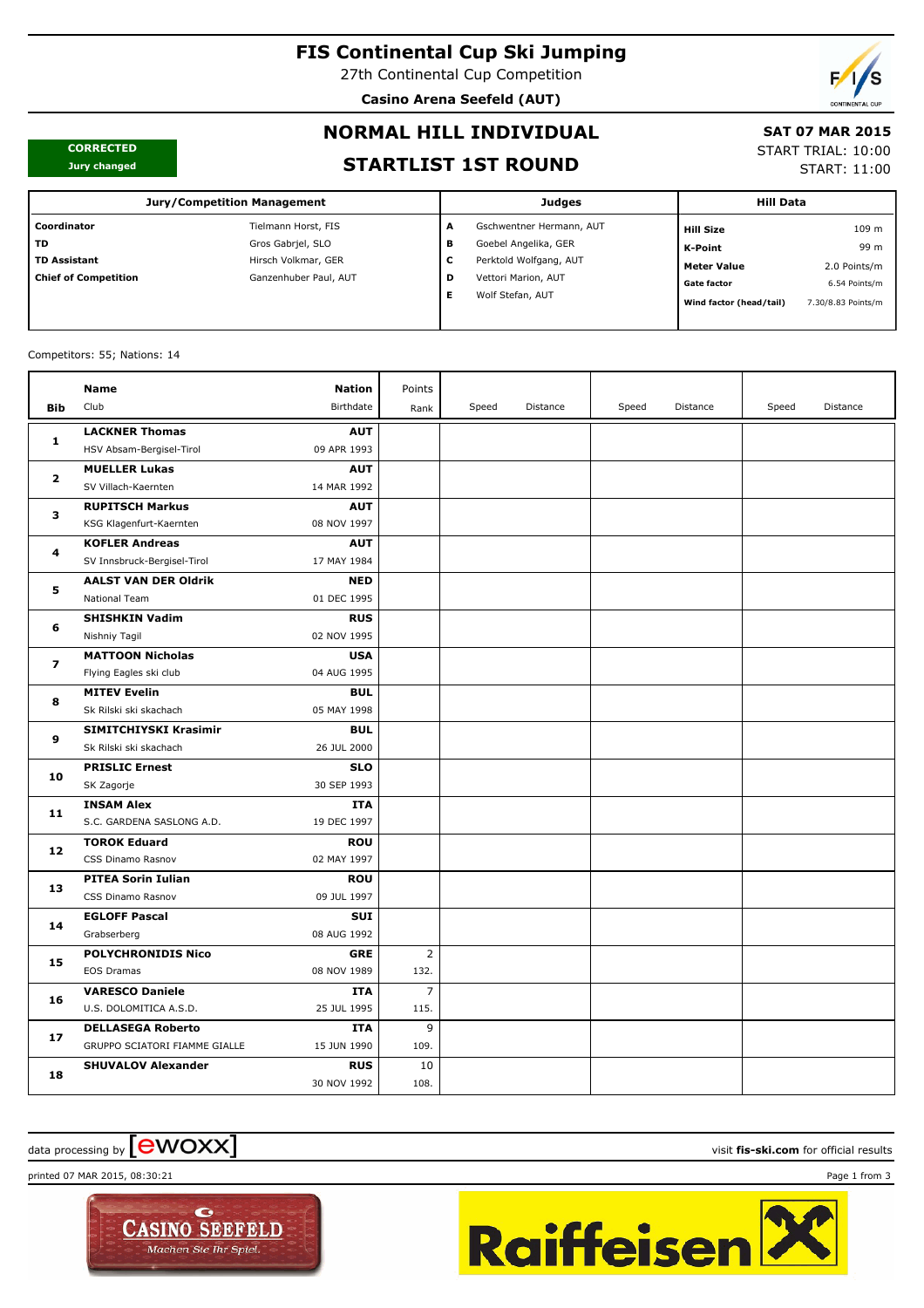# **FIS Continental Cup Ski Jumping**

27th Continental Cup Competition

**Casino Arena Seefeld (AUT)**



### **NORMAL HILL INDIVIDUAL**

### **SAT 07 MAR 2015**

**CORRECTED Jury changed**

### **STARTLIST 1ST ROUND**

START TRIAL: 10:00 START: 11:00

|     | Name<br><b>Nation</b>                                                 | Points     |       |          |       |          |       |          |
|-----|-----------------------------------------------------------------------|------------|-------|----------|-------|----------|-------|----------|
| Bib | Club<br>Birthdate                                                     | Rank       | Speed | Distance | Speed | Distance | Speed | Distance |
|     | <b>SWENSEN Vegard</b><br><b>NOR</b>                                   | 12         |       |          |       |          |       |          |
| 19  | Asker Skiklubb<br>22 OCT 1986                                         | 102.       |       |          |       |          |       |          |
| 20  | <b>POLASEK Viktor</b><br><b>CZE</b>                                   | 21         |       |          |       |          |       |          |
|     | 18 JUL 1997<br>Sk Nove mesto na morave                                | 92.        |       |          |       |          |       |          |
| 21  | <b>STREITLER Patrick</b><br><b>AUT</b>                                | 29         |       |          |       |          |       |          |
|     | SV Dornbirn-Vorarlberg<br>17 APR 1995                                 | 81.        |       |          |       |          |       |          |
| 22  | <b>WINTER Paul</b><br><b>GER</b>                                      | 52         |       |          |       |          |       |          |
|     | SC Willingen<br>05 OCT 1997                                           | 69.        |       |          |       |          |       |          |
| 23  | <b>BRADATSCH Sebastian</b><br><b>GER</b>                              | 53         |       |          |       |          |       |          |
|     | WSC 07 Ruhla<br>08 MAY 1996                                           | 67.        |       |          |       |          |       |          |
| 24  | <b>ZNISZCZOL Aleksander</b><br><b>POL</b>                             | 61         |       |          |       |          |       |          |
|     | KS Wisla Wisla<br>08 MAR 1994                                         | 62.        |       |          |       |          |       |          |
| 25  | <b>ROMASHOV Alexey</b><br><b>RUS</b>                                  | 64         |       |          |       |          |       |          |
|     | Saint-Petersburg KOR1 Dinamo<br>29 APR 1992                           | 60.        |       |          |       |          |       |          |
| 26  | <b>KAELIN Pascal</b><br>SUI                                           | 66         |       |          |       |          |       |          |
|     | Einsiedeln<br>11 JAN 1993                                             | 58.        |       |          |       |          |       |          |
| 27  | <b>KARLEN Gabriel</b><br>SUI                                          | 72         |       |          |       |          |       |          |
|     | Gstaad<br>10 MAR 1994                                                 | 55.        |       |          |       |          |       |          |
| 28  | <b>HUBER Stefan</b><br><b>AUT</b>                                     | 79         |       |          |       |          |       |          |
|     | SC Seekirchen-Salzburg<br>08 MAR 1994                                 | 51.        |       |          |       |          |       |          |
| 29  | <b>ASCHENWALD Philipp</b><br><b>AUT</b>                               | 81         |       |          |       |          |       |          |
|     | SC Mayerhofen-Tirol<br>12 NOV 1995                                    | 50.        |       |          |       |          |       |          |
| 30  | <b>KOZISEK Cestmir</b><br><b>CZE</b>                                  | 86         |       |          |       |          |       |          |
|     | LSK Lomnice nad Popelkou<br>09 NOV 1991                               | 48.        |       |          |       |          |       |          |
| 31  | <b>MEZNAR Mitja</b><br><b>SLO</b>                                     | 89         |       |          |       |          |       |          |
|     | <b>NSK TRZIC FMG</b><br>30 JUN 1988                                   | 45.        |       |          |       |          |       |          |
| 32  | <b>GREIDERER Simon</b><br><b>AUT</b>                                  | 89         |       |          |       |          |       |          |
|     | HSV Absam-Bergisel-Tirol<br>18 JAN 1996                               | 45.        |       |          |       |          |       |          |
| 33  | <b>HLAVA Lukas</b><br><b>CZE</b>                                      | 107        |       |          |       |          |       |          |
|     | Dukla Liberec<br>10 SEP 1984                                          | 41.        |       |          |       |          |       |          |
| 34  | <b>ALTENBURGER Florian</b><br><b>AUT</b>                              | 111        |       |          |       |          |       |          |
|     | SC Seekirchen-Salzburg<br>02 NOV 1993                                 | 40.        |       |          |       |          |       |          |
| 35  | <b>PASCHKE Pius</b><br><b>GER</b><br>20 MAY 1990<br>WSV Kiefersfelden | 164<br>34. |       |          |       |          |       |          |
|     | <b>TOLLINGER Elias</b><br><b>AUT</b>                                  | 164        |       |          |       |          |       |          |
| 36  | SV Innsbruck-Bergisel-Tirol<br>25 MAR 1995                            | 34.        |       |          |       |          |       |          |
|     | <b>HAUER Joachim</b><br><b>NOR</b>                                    | 177        |       |          |       |          |       |          |
| 37  | 02 FEB 1991<br>Bekkelaget SK                                          | 32.        |       |          |       |          |       |          |
|     | <b>TANDE Daniel Andre</b><br><b>NOR</b>                               | 189        |       |          |       |          |       |          |
| 38  | 24 JAN 1994<br>Kongsberg IF                                           | 31.        |       |          |       |          |       |          |
|     | <b>KUBACKI Dawid</b><br><b>POL</b>                                    | 246        |       |          |       |          |       |          |
| 39  | TS Wisla Zakopane<br>12 MAR 1990                                      | 28.        |       |          |       |          |       |          |
| 40  | <b>QUECK Danny</b><br><b>GER</b>                                      | 246        |       |          |       |          |       |          |
|     | WSV 08 Lauscha<br>17 SEP 1989                                         | 28.        |       |          |       |          |       |          |
|     | <b>SCHIFFNER Markus</b><br><b>AUT</b>                                 | 269        |       |          |       |          |       |          |
| 41  | UVB Hinzenbach-Oberoesterreich<br>05 JUN 1992                         | 25.        |       |          |       |          |       |          |
|     | <b>POGRAJC Andraz</b><br><b>SLO</b>                                   | 273        |       |          |       |          |       |          |
| 42  | 26 SEP 1991<br>SSK Costella Ilirija                                   | 24.        |       |          |       |          |       |          |
|     |                                                                       |            |       |          |       |          |       |          |

# data processing by **CWOXX** and  $\blacksquare$  and  $\blacksquare$  and  $\blacksquare$  and  $\blacksquare$  and  $\blacksquare$  and  $\blacksquare$  and  $\blacksquare$  and  $\blacksquare$  and  $\blacksquare$  and  $\blacksquare$  and  $\blacksquare$  and  $\blacksquare$  and  $\blacksquare$  and  $\blacksquare$  and  $\blacksquare$  and  $\blacksquare$  and  $\blacksquare$  and  $\blacks$

printed 07 MAR 2015, 08:30:21 Page 2 from 3





Raiffeisen